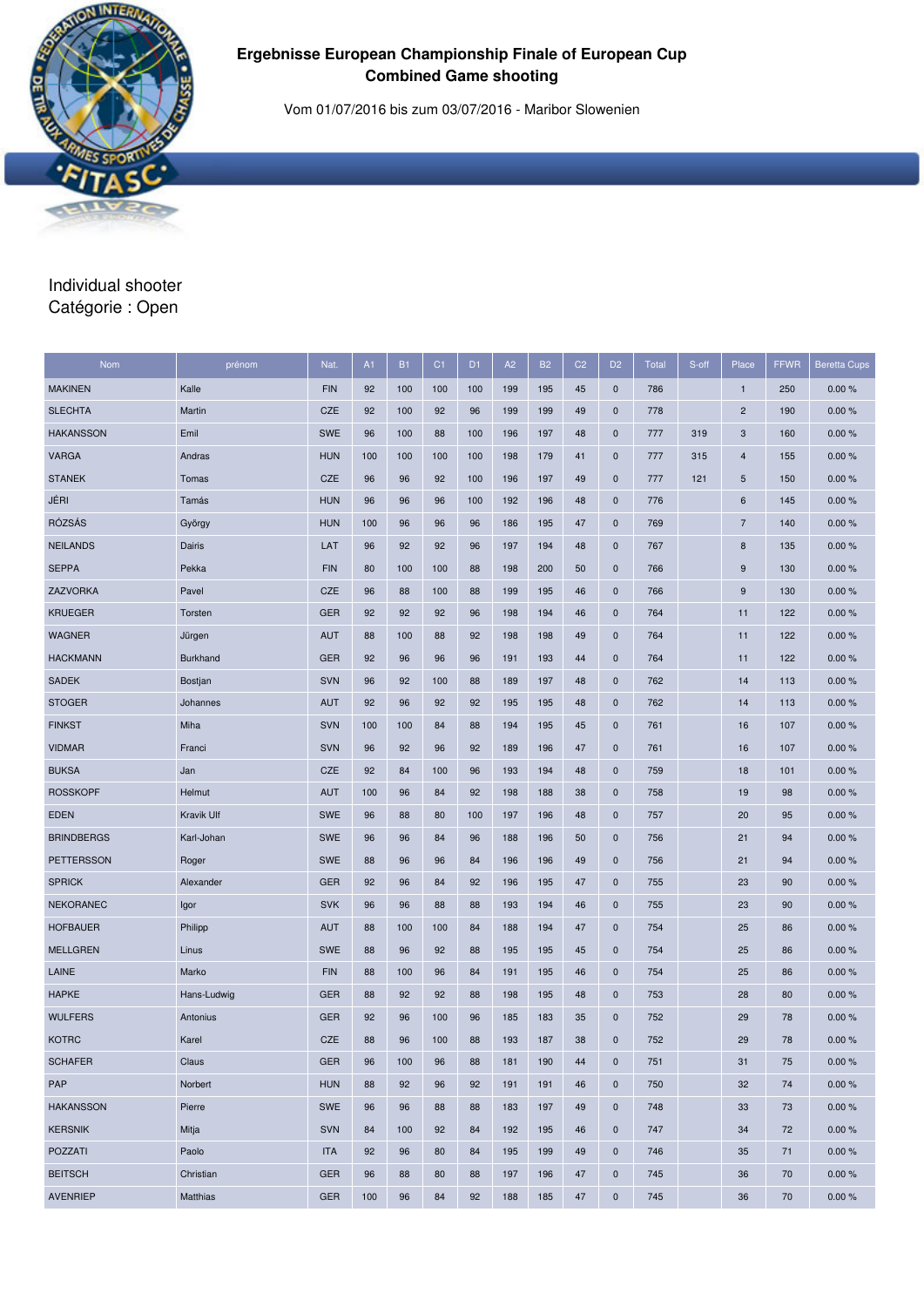| <b>SKRLJ</b>                  | Janez         | <b>SVN</b> | 96       | 100      | 88  | 80  | 192 | 189        | 42       | $\mathbf 0$                | 745 | 36       | 70       | 0.00% |
|-------------------------------|---------------|------------|----------|----------|-----|-----|-----|------------|----------|----------------------------|-----|----------|----------|-------|
| <b>MUELLNER</b>               | <b>Tobias</b> | <b>AUT</b> | 92       | 84       | 96  | 88  | 194 | 191        | 47       | $\mathbf 0$                | 745 | 36       | 70       | 0.00% |
| <b>FUHRER</b>                 | Martin        | <b>GER</b> | 96       | 96       | 88  | 76  | 196 | 193        | 45       | $\mathbf 0$                | 745 | 36       | 70       | 0.00% |
| <b>ANZUINI</b>                | Gianluca      | <b>ITA</b> | 92       | 96       | 88  | 84  | 190 | 194        | 45       | $\mathbf 0$                | 744 | 41       | 65       | 0.00% |
| YLIJOKI                       | Matti         | <b>FIN</b> | 100      | 92       | 96  | 80  | 192 | 184        | 47       | $\mathbf 0$                | 744 | 41       | 65       | 0.00% |
| <b>MRHALEK</b>                | Karel         | <b>CZE</b> | 80       | 100      | 88  | 88  | 194 | 194        | 45       | $\mathbf 0$                | 744 | 41       | 65       | 0.00% |
| <b>LAPINSH</b>                | Einars        | LAT        | 92       | 88       | 92  | 84  | 197 | 191        | 42       | $\mathbf 0$                | 744 | 41       | 65       | 0.00% |
| <b>SANDELIN</b>               | David         | <b>SWE</b> | 84       | 100      | 88  | 84  | 192 | 195        | 47       | $\mathbf 0$                | 743 | 45       | 61       | 0.00% |
| <b>IIVONEN</b>                | Kimmo         | <b>FIN</b> | 96       | 92       | 88  | 80  | 193 | 194        | 48       | $\mathbf 0$                | 743 | 45       | 61       | 0.00% |
| <b>GLOECKL</b>                | Bernhard      | <b>AUT</b> | 84       | 92       | 88  | 92  | 194 | 193        | 44       | $\mathbf 0$                | 743 | 45       | 61       | 0.00% |
| <b>GYOROK</b>                 | Lajos         | <b>HUN</b> | 92       | 92       | 92  | 84  | 189 | 192        | 47       | $\mathbf 0$                | 741 | 48       | 58       | 0.00% |
| <b>HANSEN</b>                 | Thomas        | <b>DEN</b> | 88       | 96       | 92  | 88  | 198 | 179        | 46       | $\mathbf 0$                | 741 | 48       | 58       | 0.00% |
| ZETTEL                        | Georg         | <b>AUT</b> | 96       | 100      | 96  | 76  | 181 | 191        | 45       | $\mathbf 0$                | 740 | 50       | 56       | 0.00% |
| YLIJOKI                       | Juho          | <b>FIN</b> | 92       | 92       | 88  | 76  | 196 | 196        | 48       | $\mathbf 0$                | 740 | 50       | 56       | 0.00% |
| <b>BENJAMINSSON</b>           | Anders        | <b>SWE</b> | 92       | 96       | 84  | 76  | 195 | 197        | 48       | $\mathbf 0$                | 740 | 50       | 56       | 0.00% |
| <b>ROTTNER</b>                | Rudolf        | <b>AUT</b> | 88       | 88       | 100 | 92  | 180 | 191        | 44       | $\mathbf 0$                | 739 | 53       | 53       | 0.00% |
| <b>STEIBL</b>                 | Roman         | <b>AUT</b> | 92       | 92       | 100 | 96  | 166 | 193        | 47       | $\mathbf 0$                | 739 | 53       | 53       | 0.00% |
| <b>SUTTER</b>                 | Claus         | <b>GER</b> | 88       | 88       | 92  | 76  | 197 | 198        | 49       | $\mathbf 0$                | 739 | 53       | 53       | 0.00% |
| <b>MESTER</b>                 | Hannes        | <b>GER</b> | 88       | 88       | 92  | 80  | 193 | 197        | 49       | $\mathbf 0$                | 738 | 56       | 50       | 0.00% |
| <b>PICULIN</b>                | Igor          | <b>SVN</b> | 96       | 72       | 100 | 80  | 197 | 193        | 47       | $\mathbf 0$                | 738 | 56       | 50       | 0.00% |
| STEFAN?I?                     | Jo?e          | <b>SVN</b> | 100      | 84       | 72  | 88  | 197 | 195        | 47       | $\mathbf 0$                | 736 | 58       | 48       | 0.00% |
| <b>FORMIS</b>                 | Flavio        | <b>ITA</b> | 100      | 96       | 100 | 92  | 188 | 160        | 32       | $\mathbf 0$                | 736 | 58       | 48       | 0.00% |
| <b>KYNTAJA</b>                | Timo          | <b>FIN</b> | 96       | 92       | 96  | 96  | 160 | 196        | 47       | $\mathbf 0$                | 736 | 58       | 48       | 0.00% |
| <b>HAHN</b>                   | Cristoph      | <b>GER</b> | 96       | 100      | 72  | 76  | 195 | 196        | 48       | $\mathbf 0$                | 735 | 61       | 45       | 0.00% |
| <b>URANKAR</b>                | Dusan         | <b>SVN</b> | 96       | 100      | 80  | 84  | 192 | 183        | 44       | $\mathbf 0$                | 735 | 61       | 45       | 0.00% |
| ZEHELJ                        | DuSan         | <b>SVN</b> | 84       | 100      | 92  | 80  | 191 | 186        | 45       | $\mathbf 0$                | 733 | 63       | 43       | 0.00% |
| <b>MOLNAR</b>                 | Anton         | <b>SVK</b> | 88       | 96       | 92  | 88  | 177 | 191        | 45       | $\mathbf 0$                | 732 | 64       | 42       | 0.00% |
| <b>KORINEK</b>                | Jindrich      | CZE        | 92       | 88       | 88  | 88  | 186 | 190        | 40       | $\mathbf 0$                | 732 | 64       | 42       | 0.00% |
| <b>BORAK</b>                  | Ondrej        | CZE        | 80       | 80       | 88  | 88  | 199 | 195        | 45       | $\mathbf 0$                | 730 | 66       | 40       | 0.00% |
| <b>KRAZEL</b>                 | Stanislav     | <b>SVK</b> | 100      | 84       | 96  | 100 | 174 | 176        | 37       | $\mathbf 0$                | 730 | 66       | 40       | 0.00% |
| <b>VELEBA</b>                 | Zdenek        | <b>CZE</b> | 92       | 96       | 92  | 80  | 197 | 173        | 34       | $\mathbf 0$                | 730 | 66       | 40       | 0.00% |
| <b>GANGIS</b>                 | Martinsh      | LAT        | 96       | 96       | 84  | 92  | 176 | 185        | 47       | $\mathbf 0$                | 729 | 69       | 37       | 0.00% |
| MAYRHOFER-GRÜNBÜHEL Johannes  |               | <b>AUT</b> | 96       | 88       | 100 | 92  | 184 | 169        | 36       | $\mathbf 0$                | 729 | 69       | 37       | 0.00% |
| <b>KRCHNAVY</b>               | Peter         | <b>SVK</b> | 80       | 88       | 100 | 92  | 184 | 184        | 45       | $\mathbf 0$                | 728 | 71       | 30       | 0.00% |
| KELECSÉNYI                    | Juraj         | <b>SVK</b> | 92       | 92       | 92  | 80  | 186 | 186        | 49       | $\mathbf 0$                | 728 | 71       | 30       | 0.00% |
| LAH                           | Marjan        | <b>SVN</b> | 96       | 92       | 100 | 80  | 175 | 184        | 46       | $\mathbf 0$                | 727 | 73       | 30       | 0.00% |
| <b>KAUNISTO</b>               | Jouni         | <b>FIN</b> | 88       | 92       | 100 | 60  | 197 | 190        | 50       | $\mathbf 0$                | 727 | 73       | 30       | 0.00% |
| <b>HODEK</b>                  | Oskar         | <b>SVK</b> | 80       | 96       | 80  | 92  | 186 | 192        | 47       | $\mathbf 0$                | 726 | 75       | 30       | 0.00% |
| <b>STENGL</b>                 | Jiri          | CZE        | 96       | 92       | 92  | 88  | 179 | 179        | 45       | $\mathbf 0$                | 726 | 75       | 30       | 0.00% |
| <b>DIVISEK</b>                | Martinjr      | CZE        | 92       | 92       | 92  | 84  | 181 | 184        | 46       | $\mathbf 0$                | 725 | 77       | 30       | 0.00% |
| <b>LEPPANEN</b>               | Tero          | <b>FIN</b> | 88       | 96       | 96  | 80  | 177 | 188        | 49       | $\mathbf 0$                | 725 | 77       | 30       | 0.00% |
| <b>TOIVONEN</b>               | Juha          | <b>FIN</b> | 96       | 96       | 88  | 68  | 183 | 193        | 47       | $\mathbf 0$                | 724 | 79       | 30       | 0.00% |
| <b>VERDEV</b>                 | Bogdan        | <b>SVN</b> | 96       | 88       | 80  | 92  | 176 | 191        | 45       | $\mathbf 0$                | 723 | 80       | 30       | 0.00% |
| <b>KANDARE</b>                | Erik          | <b>SVN</b> | 84       | 88       | 88  | 76  | 195 | 192        | 45       | $\mathbf 0$                | 723 | 80       | 30       | 0.00% |
| <b>KANDARE</b>                | Damjan        | <b>SVN</b> | 96       | 88       | 76  | 68  | 197 | 198        | 48       | $\mathbf 0$                | 723 | 80       | 30       | 0.00% |
| <b>SUCCI</b>                  | Marco         | <b>ITA</b> | 96       | 100      | 96  | 72  | 174 | 185        | 48       | $\mathbf 0$                | 723 | 80       | 30       | 0.00% |
| <b>HUHTI</b>                  | Jani          | <b>FIN</b> | 80       | 96       | 80  | 76  | 196 | 193        | 45       | $\mathbf 0$                | 721 | 84       | 30       | 0.00% |
|                               | Gerrit        | <b>GER</b> |          |          | 92  | 84  | 190 |            |          |                            | 719 |          |          | 0.00% |
| <b>HARTIG</b><br><b>PÁPES</b> | Milan         | <b>SVK</b> | 84<br>84 | 88       | 96  | 92  | 193 | 181<br>162 | 34       | $\mathbf 0$<br>$\mathbf 0$ | 719 | 85<br>85 | 30<br>30 | 0.00% |
| <b>MARMIT</b>                 |               | <b>GER</b> | 84       | 92<br>92 | 96  | 64  | 197 | 185        | 35<br>40 | $\mathbf 0$                | 718 | 87       | 30       | 0.00% |
|                               | Egon          |            | 92       |          |     |     |     |            |          |                            |     |          |          | 0.00% |
| <b>ROBIN</b>                  | Marx          | <b>GER</b> |          | 92       | 88  | 96  | 163 | 187        | 39       | $\mathbf 0$                | 718 | 87       | 30       |       |
| <b>URBANCIC</b>               | Bojan         | SVN        | 84       | 100      | 92  | 76  | 177 | 188        | 44       | $\mathbf 0$                | 717 | 89       | 30       | 0.00% |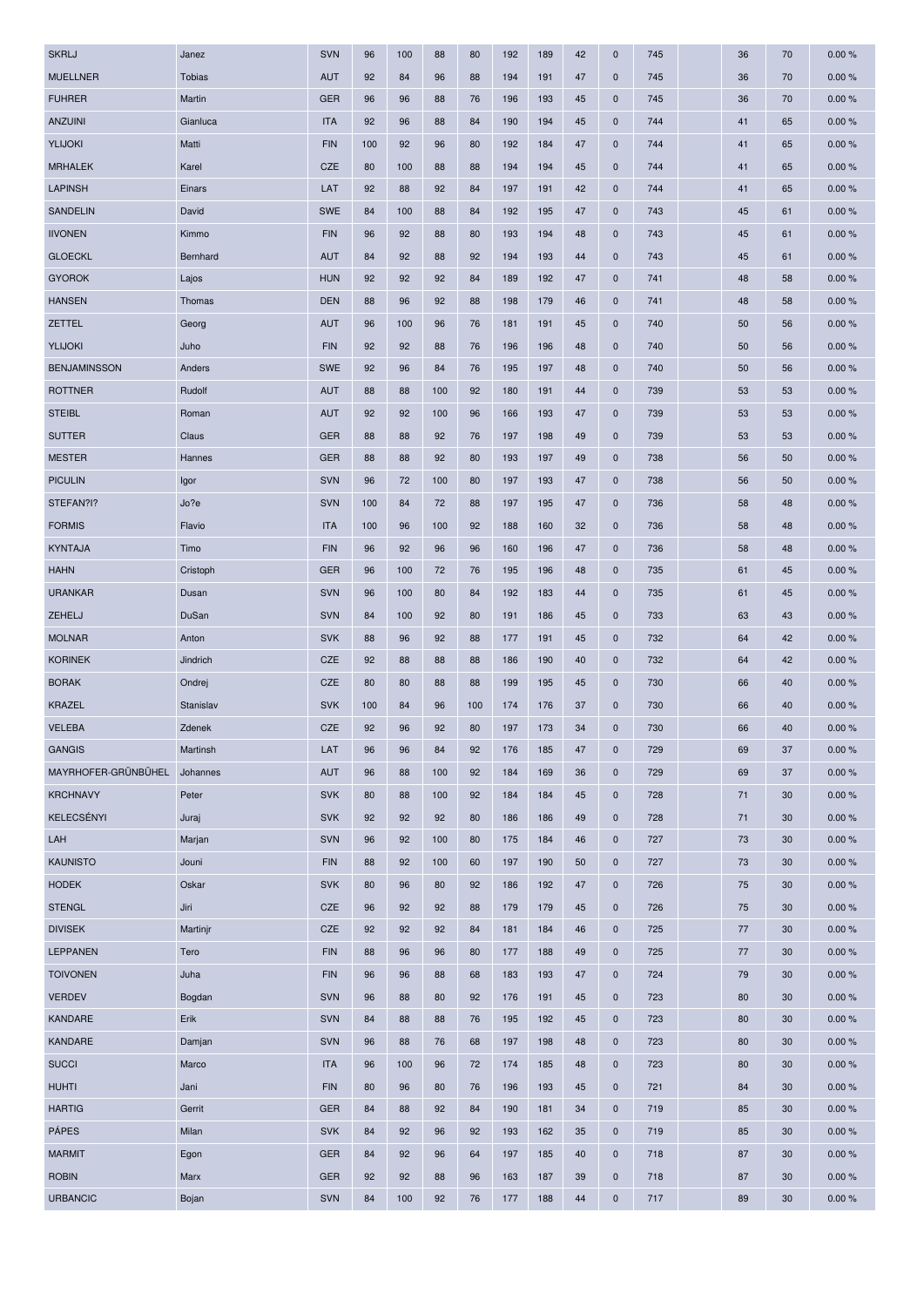| ZANDBERGS          | Janis                 | LAT        | 88  | 88  | 76  | 92 | 184 | 189 | 44 | $\mathbf 0$ | 717 | 89  | 30 | 0.00% |
|--------------------|-----------------------|------------|-----|-----|-----|----|-----|-----|----|-------------|-----|-----|----|-------|
| <b>MOLKA</b>       | <b>Boris</b>          | <b>SVN</b> | 88  | 92  | 96  | 68 | 191 | 182 | 35 | $\mathbf 0$ | 717 | 89  | 30 | 0.00% |
| <b>JELEN</b>       | Marko                 | <b>SVN</b> | 96  | 92  | 80  | 64 | 191 | 193 | 45 | $\mathbf 0$ | 716 | 92  | 30 | 0.00% |
| <b>ZACHS</b>       | Franz                 | <b>AUT</b> | 96  | 92  | 80  | 92 | 180 | 175 | 45 | $\mathbf 0$ | 715 | 93  | 30 | 0.00% |
| <b>KOCSIS</b>      | Viliam                | <b>SVK</b> | 92  | 76  | 100 | 88 | 173 | 186 | 46 | $\mathbf 0$ | 715 | 93  | 30 | 0.00% |
| <b>JURKUS</b>      | <b>Stasys</b>         | LTU        | 84  | 96  | 88  | 84 | 178 | 183 | 36 | $\mathbf 0$ | 713 | 93  | 30 | 0.00% |
| <b>LAPINSH</b>     | Karlis                | LAT        | 92  | 92  | 76  | 68 | 193 | 192 | 44 | $\mathbf 0$ | 713 | 93  | 30 | 0.00% |
| <b>PITTLIK</b>     | Karoly                | <b>HUN</b> | 88  | 84  | 76  | 92 | 188 | 183 | 37 | $\mathbf 0$ | 711 | 97  | 30 | 0.00% |
| <b>BERGDAHL</b>    | Christian             | <b>SWE</b> | 92  | 84  | 88  | 76 | 185 | 186 | 50 | $\mathbf 0$ | 711 | 97  | 30 | 0.00% |
| <b>DAM</b>         | Soeren                | <b>DEN</b> | 92  | 88  | 88  | 84 | 180 | 178 | 47 | $\mathbf 0$ | 710 | 99  | 30 | 0.00% |
| <b>ZUPAN</b>       | Anton                 | <b>SVN</b> | 92  | 96  | 80  | 76 | 191 | 175 | 27 | $\mathbf 0$ | 710 | 99  | 30 | 0.00% |
| <b>KONCILJA</b>    | Franci                | <b>SVN</b> | 80  | 88  | 88  | 68 | 194 | 191 | 47 | $\mathbf 0$ | 709 | 101 | 30 | 0.00% |
| <b>RAIMONDO</b>    | <b>Bernard Franck</b> | <b>SWE</b> | 84  | 88  | 76  | 80 | 190 | 191 | 46 | $\mathbf 0$ | 709 | 101 | 30 | 0.00% |
| <b>HLEBS</b>       | Matjaz                | <b>SVN</b> | 88  | 96  | 84  | 80 | 168 | 192 | 48 | $\mathbf 0$ | 708 | 103 | 30 | 0.00% |
| LÍSKA              | Ján                   | <b>SVK</b> | 92  | 92  | 100 | 88 | 161 | 175 | 42 | $\mathbf 0$ | 708 | 103 | 30 | 0.00% |
| <b>ROOS</b>        | Michael               | <b>SWE</b> | 88  | 88  | 96  | 52 | 194 | 189 | 44 | $\mathbf 0$ | 707 | 105 | 30 | 0.00% |
| <b>GANSKE</b>      | Mark                  | <b>GER</b> | 92  | 88  | 80  | 80 | 166 | 198 | 48 | $\mathbf 0$ | 704 | 106 | 30 | 0.00% |
| <b>DALINGHAUS</b>  | Bernd                 | <b>GER</b> | 92  | 96  | 80  | 76 | 172 | 187 | 43 | $\mathbf 0$ | 703 | 107 | 30 | 0.00% |
| <b>RÖNNING</b>     | Magnus                | <b>SWE</b> | 72  | 88  | 88  | 80 | 191 | 184 | 48 | $\mathbf 0$ | 703 | 107 | 30 | 0.00% |
| <b>RIEGLER</b>     | Gerhard               | <b>AUT</b> | 76  | 88  | 84  | 80 | 189 | 186 | 37 | $\mathbf 0$ | 703 | 107 | 30 | 0.00% |
| <b>HLEBS</b>       | Nejc                  | <b>SVN</b> | 80  | 88  | 84  | 80 | 185 | 186 | 43 | $\mathbf 0$ | 703 | 107 | 30 | 0.00% |
| <b>KINDSIGO</b>    | Kaupo                 | <b>EST</b> | 88  | 80  | 88  | 80 | 189 | 177 | 40 | $\mathbf 0$ | 702 | 111 | 30 | 0.00% |
| <b>CASTOLDI</b>    | Alberto               | <b>ITA</b> | 88  | 84  | 80  | 72 | 195 | 182 | 43 | $\mathbf 0$ | 701 | 112 | 30 | 0.00% |
| CORDERO            | Vittorio              | <b>ITA</b> | 100 | 96  | 96  | 76 | 157 | 176 | 45 | $\mathbf 0$ | 701 | 112 | 30 | 0.00% |
| VA?Á?              | Václav                | CZE        | 88  | 92  | 92  | 72 | 175 | 181 | 45 | $\mathbf 0$ | 700 | 114 | 30 | 0.00% |
| <b>POPP</b>        | Aili                  | <b>EST</b> | 84  | 72  | 84  | 72 | 196 | 192 | 45 | $\mathbf 0$ | 700 | 114 | 30 | 0.00% |
| <b>KVALS</b>       | Janis                 | LAT        | 92  | 92  | 76  | 80 | 172 | 185 | 42 | $\mathbf 0$ | 697 | 116 | 30 | 0.00% |
| ANDERSSON          | Marcus                | <b>SWE</b> | 76  | 76  | 84  | 80 | 196 | 185 | 46 | $\mathbf 0$ | 697 | 116 | 30 | 0.00% |
| LAINE              | Liina                 | <b>FIN</b> | 84  | 88  | 92  | 80 | 162 | 190 | 44 | $\mathbf 0$ | 696 | 118 | 30 | 0.00% |
| <b>KITZROW</b>     | Pascal                | <b>GER</b> | 92  | 84  | 84  | 92 | 172 | 172 | 28 | $\mathbf 0$ | 696 | 118 | 30 | 0.00% |
| <b>PINTAR</b>      | An?e                  | <b>SVN</b> | 80  | 92  | 88  | 84 | 178 | 173 | 45 | $\mathbf 0$ | 695 | 120 | 30 | 0.00% |
| <b>MAIER</b>       | Jens-Uwe              | <b>GER</b> | 84  | 100 | 80  | 76 | 189 | 166 | 38 | $\mathbf 0$ | 695 | 120 | 30 | 0.00% |
| <b>ADOLFSSON</b>   | Benny                 | <b>SWE</b> | 100 | 80  | 88  | 76 | 170 | 180 | 45 | $\mathbf 0$ | 694 | 122 | 30 | 0.00% |
| <b>VEIT</b>        | Franz                 | <b>AUT</b> | 88  | 96  | 84  | 84 | 175 | 166 | 33 | $\mathbf 0$ | 693 | 123 | 30 | 0.00% |
| <b>WEINSEISS</b>   | Wolfgang              | <b>AUT</b> | 92  | 96  | 80  | 88 | 163 | 173 | 32 | $\mathbf 0$ | 692 | 124 | 30 | 0.00% |
| <b>JUKNEVICIUS</b> | Gintaras              | LTU        | 76  | 88  | 88  | 84 | 170 | 185 | 46 | $\mathbf 0$ | 691 | 125 | 30 | 0.00% |
| <b>DANKERT</b>     | Thomas                | <b>GER</b> | 72  | 80  | 68  | 96 | 196 | 179 | 44 | $\mathbf 0$ | 691 | 125 | 30 | 0.00% |
| <b>DOBOS</b>       | Joseph                | <b>HUN</b> | 92  | 88  | 92  | 76 | 178 | 163 | 37 | $\mathbf 0$ | 689 | 127 | 30 | 0.00% |
| <b>JEKABSONS</b>   | Maris                 | LAT        | 84  | 52  | 88  | 80 | 191 | 194 | 45 | $\mathbf 0$ | 689 | 127 | 30 | 0.00% |
| <b>WEBER</b>       | Berthold              | <b>GER</b> | 80  | 76  | 76  | 72 | 193 | 190 | 44 | $\mathbf 0$ | 687 | 129 | 30 | 0.00% |
| <b>STENGLOVA</b>   | Michaela              | CZE        | 80  | 96  | 84  | 76 | 168 | 181 | 45 | $\mathbf 0$ | 685 | 130 | 30 | 0.00% |
| <b>SIEVERT</b>     | Bernd                 | <b>GER</b> | 92  | 80  | 72  | 80 | 172 | 189 | 40 | $\mathbf 0$ | 685 | 130 | 30 | 0.00% |
| <b>MATVIJUKS</b>   | Nauris                | LAT        | 76  | 84  | 96  | 80 | 174 | 175 | 45 | $\mathbf 0$ | 685 | 130 | 30 | 0.00% |
| <b>KORITNIK</b>    | Jo?ef                 | <b>SVN</b> | 88  | 96  | 92  | 80 | 156 | 172 | 37 | $\mathbf 0$ | 684 | 133 | 30 | 0.00% |
| <b>LAPINSH</b>     | <b>Uldis</b>          | LAT        | 84  | 84  | 88  | 88 | 169 | 171 | 46 | $\mathbf 0$ | 684 | 133 | 30 | 0.00% |
| <b>STAUFER</b>     | Dieter                | <b>AUT</b> | 84  | 80  | 84  | 68 | 173 | 194 | 47 | $\mathbf 0$ | 683 | 135 | 30 | 0.00% |
| <b>STAHL</b>       | Hanna                 | SWE        | 68  | 88  | 84  | 84 | 187 | 172 | 38 | $\mathbf 0$ | 683 | 135 | 30 | 0.00% |
| <b>HILDEBRAND</b>  | Sebastian             | <b>GER</b> | 80  | 88  | 68  | 72 | 185 | 186 | 38 | $\mathbf 0$ | 679 | 137 | 30 | 0.00% |
| <b>REITHNER</b>    | Josef                 | <b>AUT</b> | 76  | 84  | 80  | 76 | 181 | 181 | 34 | $\mathbf 0$ | 678 | 138 | 30 | 0.00% |
| <b>SUSHKO</b>      | Demyan                | <b>UKR</b> | 92  | 80  | 76  | 96 | 158 | 176 | 35 | $\mathbf 0$ | 678 | 138 | 30 | 0.00% |
| <b>SCHREINER</b>   | Karoly                | <b>HUN</b> | 48  | 92  | 88  | 92 | 184 | 174 | 32 | $\mathbf 0$ | 678 | 138 | 30 | 0.00% |
| <b>UECKERMANN</b>  | Roland                | <b>GER</b> | 72  | 88  | 80  | 68 | 182 | 186 | 38 | $\mathbf 0$ | 676 | 141 | 30 | 0.00% |
|                    |                       |            |     |     |     |    |     |     |    |             |     |     |    |       |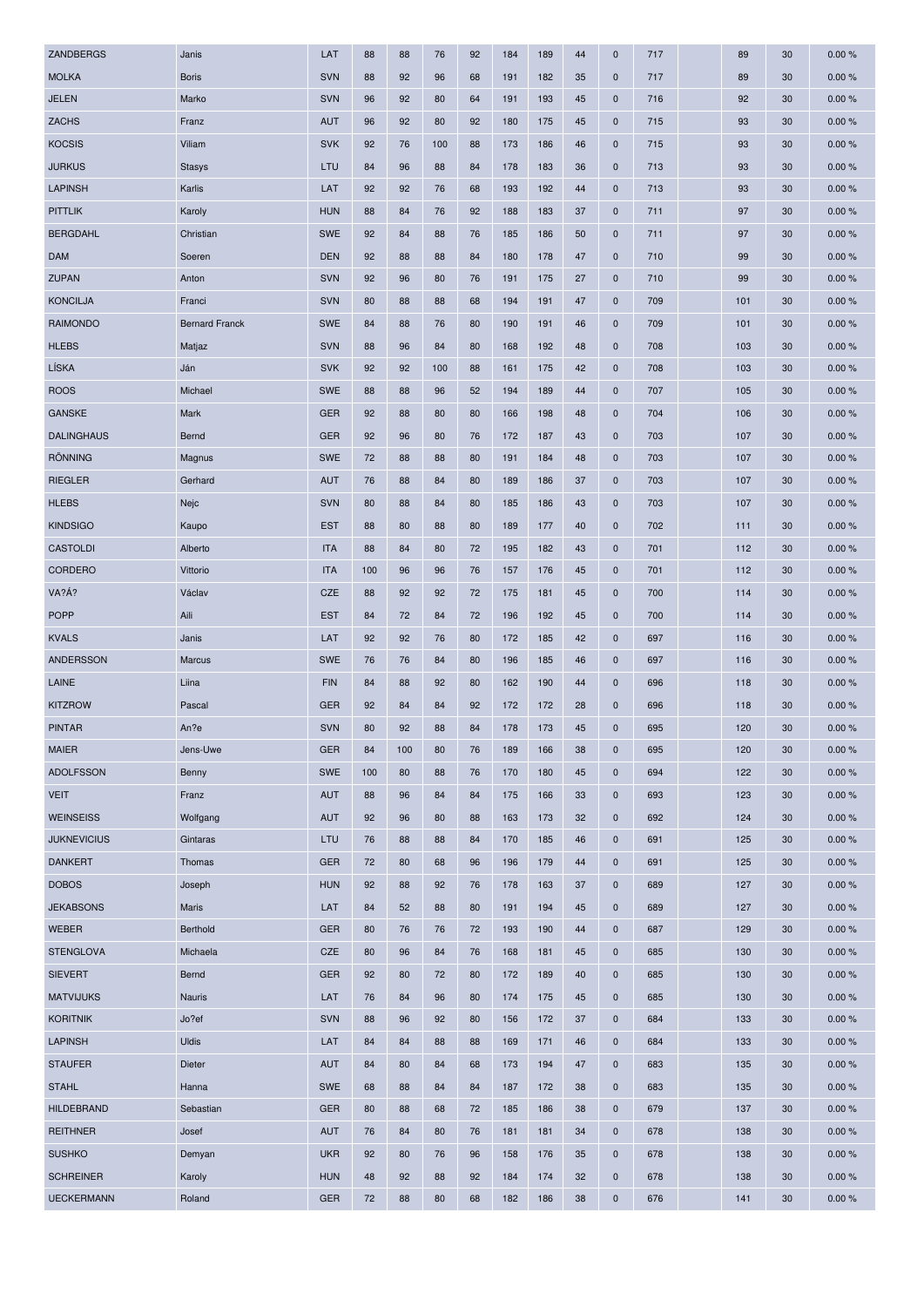| <b>DEGEN</b>           | Günter         | <b>GER</b> | 84          | 92           | 72          | 56          | 175         | 195          | 46          | $\mathbf 0$  | 674         | 142 | 30 | 0.00% |
|------------------------|----------------|------------|-------------|--------------|-------------|-------------|-------------|--------------|-------------|--------------|-------------|-----|----|-------|
| SOKLI?                 | <b>Bostjan</b> | <b>SVN</b> | 92          | 80           | 76          | 68          | 171         | 186          | 39          | $\mathbf 0$  | 673         | 143 | 30 | 0.00% |
| <b>KARHUNEN</b>        | Pekka          | <b>FIN</b> | 88          | 68           | 60          | 64          | 196         | 196          | 47          | $\mathbf 0$  | 672         | 144 | 30 | 0.00% |
| <b>RANNIKKO</b>        | Tuomo          | <b>FIN</b> | 84          | 92           | 84          | 76          | 170         | 165          | 43          | $\mathbf 0$  | 671         | 145 | 30 | 0.00% |
| <b>VIIDAS</b>          | Kalvi          | <b>EST</b> | 76          | 76           | 84          | 84          | 175         | 172          | 34          | $\mathbf 0$  | 667         | 146 | 30 | 0.00% |
| <b>SADEK</b>           | Marjan         | <b>SVN</b> | 80          | 92           | 92          | 76          | 140         | 187          | 39          | $\mathbf 0$  | 667         | 146 | 30 | 0.00% |
| <b>MARINC</b>          | Janko          | <b>SVN</b> | 68          | 76           | 88          | 68          | 174         | 193          | 48          | $\mathbf 0$  | 667         | 146 | 30 | 0.00% |
| <b>JONSSON</b>         | Svante         | <b>SWE</b> | 72          | 80           | 92          | 76          | 175         | 172          | 30          | $\mathbf 0$  | 667         | 146 | 30 | 0.00% |
| <b>SCHÖN</b>           | Peter          | <b>AUT</b> | 64          | 84           | 76          | 88          | 170         | 181          | 37          | $\mathbf 0$  | 663         | 150 | 30 | 0.00% |
| <b>PUCALKA</b>         | Karel          | <b>CZE</b> | 92          | 84           | 92          | 52          | 176         | 163          | 37          | $\mathbf 0$  | 659         | 151 | 30 | 0.00% |
| <b>SINKOVIC</b>        | Danko          | CRO        | 88          | 68           | 68          | 80          | 184         | 165          | 31          | $\mathbf 0$  | 653         | 152 | 30 | 0.00% |
| <b>WLODARCZYK</b>      | Remigiusz      | POL        | 96          | $\mathbf 0$  | 100         | 96          | 168         | 193          | 47          | $\mathbf 0$  | 653         | 152 | 30 | 0.00% |
| <b>SAUER</b>           | Sabine         | <b>GER</b> | 60          | 72           | 72          | 76          | 184         | 188          | 41          | $\mathbf 0$  | 652         | 154 | 30 | 0.00% |
| <b>EVESLAGE</b>        | Hubert         | <b>GER</b> | 76          | 76           | 64          | 72          | 174         | 187          | 47          | $\mathbf 0$  | 649         | 155 | 30 | 0.00% |
| <b>ISARYK</b>          | Sergij         | <b>UKR</b> | 92          | 92           | 100         | 92          | 124         | 147          | 32          | $\mathbf 0$  | 647         | 156 | 30 | 0.00% |
| <b>STEIBL</b>          | Gerhard        | <b>AUT</b> | 64          | 76           | 80          | 76          | 165         | 183          | 41          | $\mathbf{0}$ | 644         | 157 | 30 | 0.00% |
| <b>SCHAUER</b>         | Stephan        | <b>AUT</b> | 84          | 72           | 72          | 76          | 165         | 173          | 37          | $\pmb{0}$    | 642         | 158 | 30 | 0.00% |
| <b>TRAUSSNIGG</b>      | Hermann        | <b>AUT</b> | 80          | 80           | 96          | 92          | 162         | 125          | 27          | $\mathbf 0$  | 635         | 159 | 30 | 0.00% |
| <b>NIKULA</b>          | Jarmo          | <b>FIN</b> | 80          | 56           | 64          | 60          | 188         | 187          | 41          | $\mathbf 0$  | 635         | 159 | 30 | 0.00% |
| <b>PETELINEK</b>       | Jakob          | <b>SVN</b> | 76          | 76           | 76          | 68          | 158         | 179          | 46          | $\mathbf 0$  | 633         | 161 | 30 | 0.00% |
| <b>KARPPALA</b>        | <b>Ilkka</b>   | <b>FIN</b> | $\mathbf 0$ | 84           | 68          | 88          | 198         | 194          | 47          | $\mathbf 0$  | 632         | 162 | 30 | 0.00% |
| <b>SZABO</b>           | János          | <b>HUN</b> | 80          | 80           | 76          | 80          | 163         | 139          | 48          | $\mathbf 0$  | 618         | 163 | 30 | 0.00% |
| <b>BRAND-WILSHUSEN</b> | Carmen         | <b>GER</b> | 80          | 76           | 48          | 60          | 185         | 156          | 32          | $\mathbf 0$  | 605         | 164 | 30 | 0.00% |
| <b>EVESLAGE</b>        | Jakob          | <b>GER</b> | $\mathbf 0$ | 96           | 84          | $\mathbf 0$ | 192         | 169          | 39          | $\mathbf 0$  | 541         | 165 | 30 | 0.00% |
| <b>LASKA</b>           | Róbert         | <b>SVK</b> | $\mathbf 0$ | 56           | 64          | 68          | 199         | 139          | 43          | $\mathbf 0$  | 526         | 166 | 30 | 0.00% |
| <b>KLINKBY</b>         | Dam Marianne   | <b>DEN</b> | 48          | 60           | 68          | 56          | 148         | 125          | 27          | $\mathbf 0$  | 505         | 167 | 30 | 0.00% |
| <b>FALLER</b>          | László         | <b>HUN</b> | 48          | 64           | 72          | 60          | 137         | 99           | 27          | $\mathbf 0$  | 480         | 168 | 30 | 0.00% |
| <b>SIEVE</b>           | Jürgen         | <b>GER</b> | 84          | $\mathbf{0}$ | 84          | 68          | 166         | $\mathbf{0}$ | $\mathbf 0$ | $\mathbf{0}$ | 402         | 169 | 30 | 0.00% |
| <b>HAAS</b>            | Rudolf         | <b>AUT</b> | $\mathbf 0$ | $\mathbf 0$  | $\mathbf 0$ | $\mathbf 0$ | $\mathbf 0$ | 0            | $\pmb{0}$   | $\mathbf 0$  | $\mathbf 0$ | 170 | 30 | 0.00% |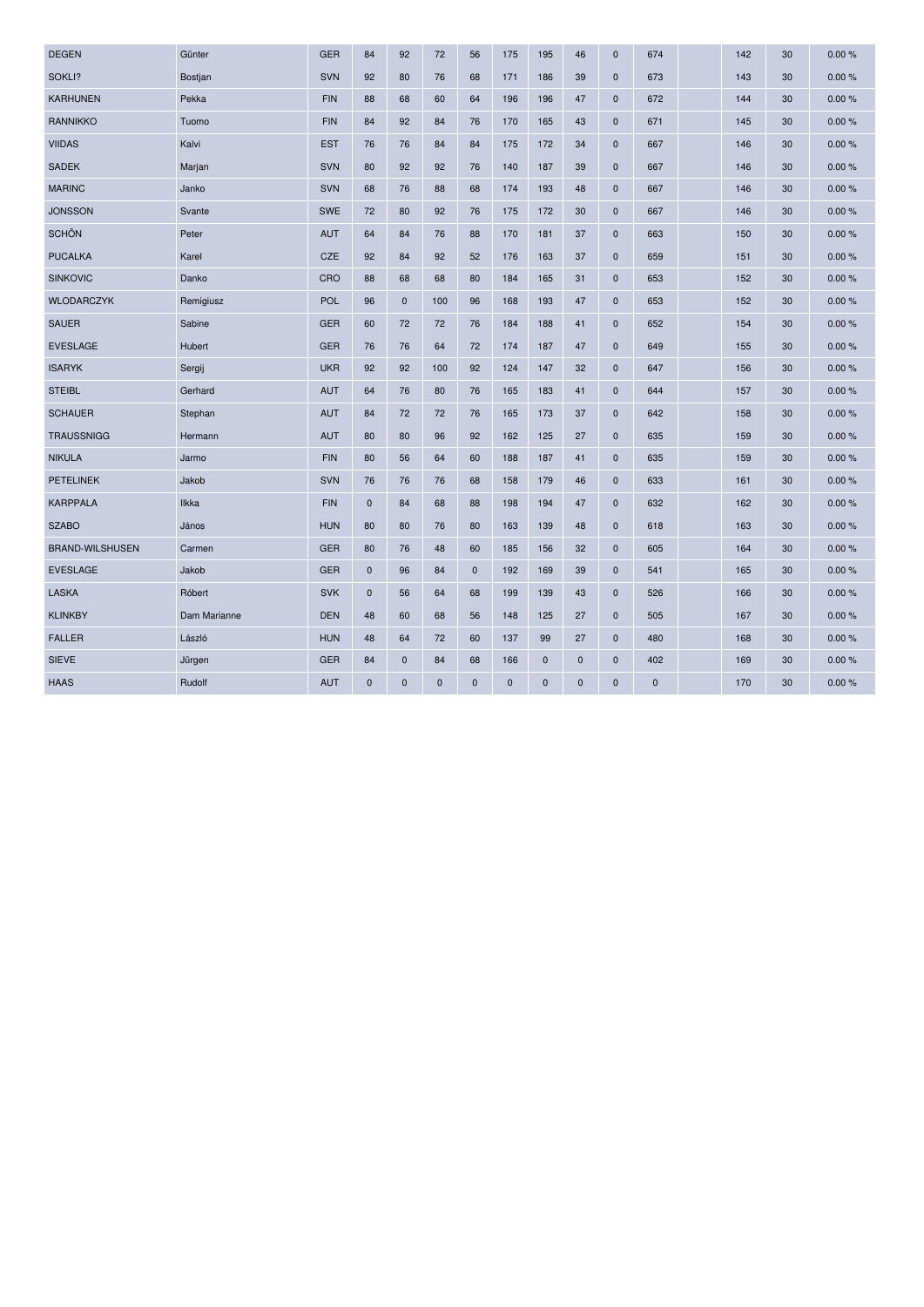

## **Résultats European Championship Finale of European Cup Combined Game shooting**

Du 01/07/2016 au 03/07/2016 - Maribor Slowenien

# Individual shooter Catégorie : Junior

| <b>Nom</b>       | prénom        | Nat.       | A <sub>1</sub> | <b>B1</b> | C <sub>1</sub> | D <sub>1</sub> | A2  | <b>B2</b> | C <sub>2</sub> | D <sub>2</sub> | <b>Total</b> | S-off | Place          | <b>FFWR</b> | <b>Beretta Cups</b> |
|------------------|---------------|------------|----------------|-----------|----------------|----------------|-----|-----------|----------------|----------------|--------------|-------|----------------|-------------|---------------------|
| <b>MELLGREN</b>  | Linus         | <b>SWE</b> | 88             | 96        | 92             | 88             | 195 | 195       | 45             | $\mathbf{0}$   | 754          |       |                | 200         | 0.00%               |
| <b>MUELLNER</b>  | <b>Tobias</b> | <b>AUT</b> | 92             | 84        | 96             | 88             | 194 | 191       | 47             | $\mathbf{0}$   | 745          |       | $\overline{2}$ | 160         | 0.00%               |
| <b>MESTER</b>    | <b>Hannes</b> | <b>GER</b> | 88             | 88        | 92             | 80             | 193 | 197       | 49             | $\mathbf{0}$   | 738          |       | 3              | 120         | 0.00%               |
| <b>DIVISEK</b>   | Martinjr      | CZE        | 92             | 92        | 92             | 84             | 181 | 184       | 46             | $\mathbf{0}$   | 725          |       | 4              | 115         | 0.00%               |
| <b>KANDARE</b>   | Erik          | <b>SVN</b> | 84             | 88        | 88             | 76             | 195 | 192       | 45             | $\mathbf{0}$   | 723          |       | 5              | 110         | 0.00%               |
| <b>HUHTI</b>     | Jani          | <b>FIN</b> | 80             | 96        | 80             | 76             | 196 | 193       | 45             | $\mathbf{0}$   | 721          |       | 6              | 105         | 0.00%               |
| <b>LAPINSH</b>   | <b>Uldis</b>  | LAT        | 84             | 84        | 88             | 88             | 169 | 171       | 46             | $\mathbf{0}$   | 684          |       | $\overline{ }$ | 100         | 0.00%               |
| <b>EVESLAGE</b>  | Hubert        | <b>GER</b> | 76             | 76        | 64             | 72             | 174 | 187       | 47             | $\mathbf{0}$   | 649          |       | 8              | 95          | 0.00%               |
| <b>PETELINEK</b> | Jakob         | <b>SVN</b> | 76             | 76        | 76             | 68             | 158 | 179       | 46             | $\mathbf{0}$   | 633          |       | 9              | 90          | 0.00%               |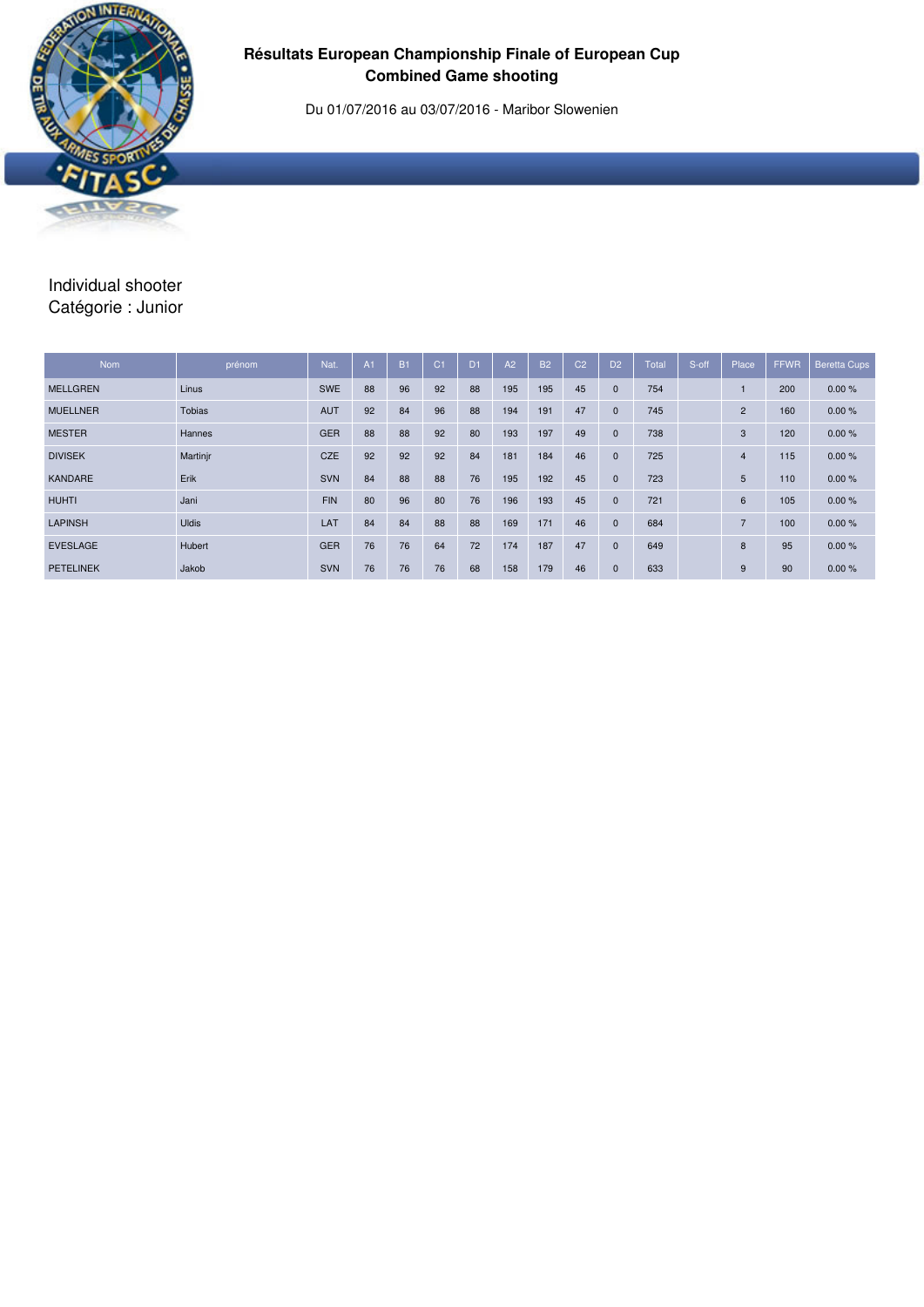

## **Résultats European Championship Finale of European Cup Combined Game shooting**

Du 01/07/2016 au 03/07/2016 - Maribor Slowenien

#### Individual shooter Catégorie : Veteran

| <b>Nom</b>        | prénom      | Nat.       | A1          | <b>B1</b>   | C <sub>1</sub> | D <sub>1</sub> | A2        | <b>B2</b> | C <sub>2</sub> | D <sub>2</sub> | <b>Total</b> | S-off | Place           | <b>FFWR</b> | <b>Beretta Cups</b> |
|-------------------|-------------|------------|-------------|-------------|----------------|----------------|-----------|-----------|----------------|----------------|--------------|-------|-----------------|-------------|---------------------|
| <b>BUKSA</b>      | Jan         | <b>CZE</b> | 92          | 84          | 100            | 96             | 193       | 194       | 48             | $\mathbf 0$    | 759          |       | $\mathbf{1}$    | 200         | 0.00%               |
| <b>HAPKE</b>      | Hans-Ludwig | <b>GER</b> | 88          | 92          | 92             | 88             | 198       | 195       | 48             | $\mathbf 0$    | 753          |       | $\overline{2}$  | 160         | 0.00%               |
| <b>WULFERS</b>    | Antonius    | <b>GER</b> | 92          | 96          | 100            | 96             | 185       | 183       | 35             | $\mathbf 0$    | 752          | 142   | 3               | 120         | 0.00%               |
| <b>KOTRC</b>      | Karel       | <b>CZE</b> | 88          | 96          | 100            | 88             | 193       | 187       | 38             | $\mathbf 0$    | 752          | 139   | 4               | 115         | 0.00%               |
| <b>KERSNIK</b>    | Mitja       | <b>SVN</b> | 84          | 100         | 92             | 84             | 192       | 195       | 46             | $\pmb{0}$      | 747          |       | 5               | 110         | 0.00%               |
| <b>SKRLJ</b>      | Janez       | <b>SVN</b> | 96          | 100         | 88             | 80             | 192       | 189       | 42             | $\mathbf 0$    | 745          |       | $6\phantom{1}6$ | 105         | 0.00%               |
| <b>MRHALEK</b>    | Karel       | <b>CZE</b> | 80          | 100         | 88             | 88             | 194       | 194       | 45             | $\mathbf 0$    | 744          |       | $\overline{7}$  | 100         | 0.00%               |
| <b>IIVONEN</b>    | Kimmo       | <b>FIN</b> | 96          | 92          | 88             | 80             | 193       | 194       | 48             | $\pmb{0}$      | 743          |       | $\bf8$          | 95          | 0.00%               |
| <b>STEIBL</b>     | Roman       | <b>AUT</b> | 92          | 92          | 100            | 96             | 166       | 193       | 47             | $\mathbf 0$    | 739          |       | 9               | 90          | 0.00%               |
| <b>ROTTNER</b>    | Rudolf      | <b>AUT</b> | 88          | 88          | 100            | 92             | 180       | 191       | 44             | $\mathbf 0$    | 739          |       | 9               | 90          | 0.00%               |
| <b>PICULIN</b>    | Igor        | <b>SVN</b> | 96          | 72          | 100            | 80             | 197       | 193       | 47             | $\mathbf 0$    | 738          |       | 11              | 82          | 0.00%               |
| <b>URANKAR</b>    | Dusan       | <b>SVN</b> | 96          | 100         | 80             | 84             | 192       | 183       | 44             | $\mathbf 0$    | 735          |       | 12              | 79          | 0.00%               |
| <b>KORINEK</b>    | Jindrich    | <b>CZE</b> | 92          | 88          | 88             | 88             | 186       | 190       | 40             | $\mathbf 0$    | 732          |       | 13              | 76          | 0.00%               |
| <b>MARMIT</b>     | Egon        | <b>GER</b> | 84          | 92          | 96             | 64             | 197       | 185       | 40             | $\mathbf 0$    | 718          |       | 14              | 73          | 0.00%               |
| <b>URBANCIC</b>   | Bojan       | <b>SVN</b> | 84          | 100         | 92             | 76             | 177       | 188       | 44             | $\mathbf 0$    | 717          |       | 15              | 70          | 0.00%               |
| <b>KOCSIS</b>     | Viliam      | <b>SVK</b> | 92          | 76          | 100            | 88             | 173       | 186       | 46             | $\mathbf 0$    | 715          |       | 16              | 67          | 0.00%               |
| <b>ZACHS</b>      | Franz       | <b>AUT</b> | 96          | 92          | 80             | 92             | 180       | 175       | 45             | $\mathbf 0$    | 715          |       | 16              | 67          | 0.00%               |
| <b>ZUPAN</b>      | Anton       | <b>SVN</b> | 92          | 96          | 80             | 76             | 191       | 175       | 27             | $\mathbf 0$    | 710          |       | 18              | 61          | 0.00%               |
| <b>KONCILJA</b>   | Franci      | <b>SVN</b> | 80          | 88          | 88             | 68             | 194       | 191       | 47             | $\pmb{0}$      | 709          |       | 19              | 58          | 0.00%               |
| LÍSKA             | Ján         | <b>SVK</b> | 92          | 92          | 100            | 88             | 161       | 175       | 42             | $\mathbf 0$    | 708          |       | 20              | 55          | 0.00%               |
| <b>ADOLFSSON</b>  | Benny       | <b>SWE</b> | 100         | 80          | 88             | 76             | 170       | 180       | 45             | $\mathbf 0$    | 694          |       | 21              | 52          | 0.00%               |
| <b>VEIT</b>       | Franz       | <b>AUT</b> | 88          | 96          | 84             | 84             | 175       | 166       | 33             | $\pmb{0}$      | 693          |       | 22              | 49          | 0.00%               |
| <b>WEINSEISS</b>  | Wolfgang    | <b>AUT</b> | 92          | 96          | 80             | 88             | 163       | 173       | 32             | $\mathbf 0$    | 692          |       | 23              | 46          | 0.00%               |
| <b>DOBOS</b>      | Joseph      | <b>HUN</b> | 92          | 88          | 92             | 76             | 178       | 163       | 37             | $\mathbf 0$    | 689          |       | 24              | 43          | 0.00%               |
| <b>WEBER</b>      | Berthold    | <b>GER</b> | 80          | 76          | 76             | 72             | 193       | 190       | 44             | $\pmb{0}$      | 687          |       | 25              | 40          | 0.00%               |
| <b>SIEVERT</b>    | Bernd       | <b>GER</b> | 92          | 80          | 72             | 80             | 172       | 189       | 40             | $\mathbf 0$    | 685          |       | 26              | 30          | 0.00%               |
| <b>KORITNIK</b>   | Jo?ef       | <b>SVN</b> | 88          | 96          | 92             | 80             | 156       | 172       | 37             | $\mathbf 0$    | 684          |       | 27              | 30          | 0.00%               |
| <b>REITHNER</b>   | Josef       | <b>AUT</b> | 76          | 84          | 80             | 76             | 181       | 181       | 34             | $\mathbf 0$    | 678          |       | 28              | 30          | 0.00%               |
| <b>UECKERMANN</b> | Roland      | <b>GER</b> | 72          | 88          | 80             | 68             | 182       | 186       | 38             | $\mathbf 0$    | 676          |       | 29              | 30          | 0.00%               |
| <b>DEGEN</b>      | Günter      | <b>GER</b> | 84          | 92          | 72             | 56             | 175       | 195       | 46             | $\pmb{0}$      | 674          |       | 30              | 30          | 0.00%               |
| <b>JONSSON</b>    | Svante      | SWE        | 72          | 80          | 92             | 76             | 175       | 172       | 30             | $\mathbf 0$    | 667          |       | 31              | 30          | 0.00%               |
| <b>SCHÖN</b>      | Peter       | AUT        | 64          | 84          | 76             | 88             | 170       | 181       | 37             | $\mathbf 0$    | 663          |       | 32              | 30          | 0.00%               |
| <b>ISARYK</b>     | Sergij      | <b>UKR</b> | 92          | 92          | 100            | 92             | 124       | 147       | 32             | $\mathbf 0$    | 647          |       | 33              | 30          | 0.00%               |
| <b>TRAUSSNIGG</b> | Hermann     | <b>AUT</b> | 80          | 80          | 96             | 92             | 162       | 125       | 27             | $\mathbf 0$    | 635          |       | 34              | 30          | 0.00%               |
| <b>SZABO</b>      | János       | <b>HUN</b> | 80          | 80          | 76             | 80             | 163       | 139       | 48             | $\mathbf 0$    | 618          |       | 35              | 30          | 0.00%               |
| <b>HAAS</b>       | Rudolf      | <b>AUT</b> | $\mathbf 0$ | $\mathbf 0$ | $\pmb{0}$      | $\pmb{0}$      | $\pmb{0}$ | $\pmb{0}$ | $\pmb{0}$      | $\pmb{0}$      | $\mathbf 0$  |       | 36              | 30          | 0.00%               |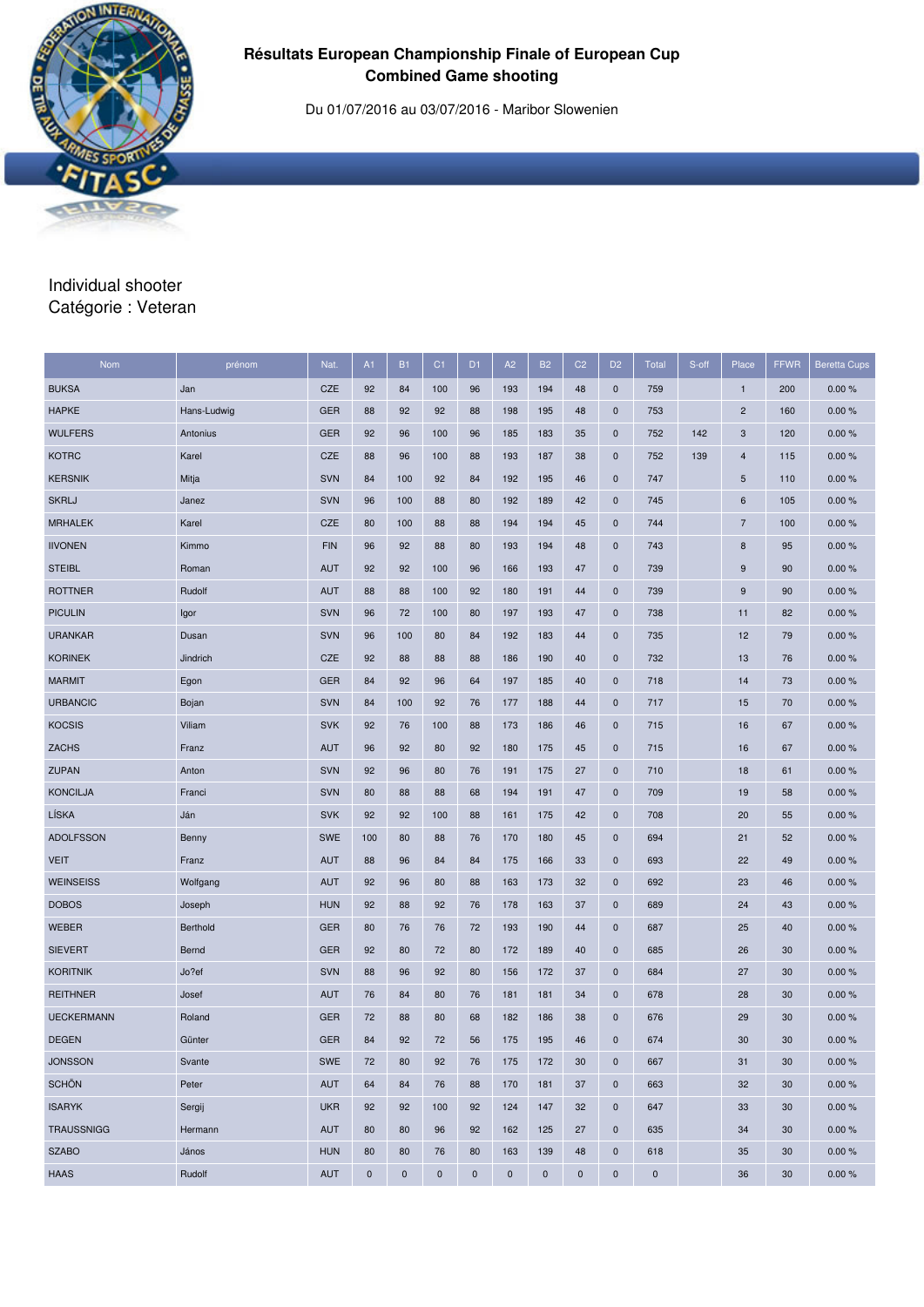

## **Résultats European Championship Finale of European Cup Combined Game shooting**

Du 01/07/2016 au 03/07/2016 - Maribor Slowenien

#### National team Catégorie : Open

| Nom               | prénom     | Nat.       | A1  | <b>B1</b> | C <sub>1</sub> | D <sub>1</sub> | A2  | <b>B2</b> | C <sub>2</sub> | D <sub>2</sub> | Total | S-off | Place                    | <b>FFWR</b>  | <b>Beretta Cups</b> |
|-------------------|------------|------------|-----|-----------|----------------|----------------|-----|-----------|----------------|----------------|-------|-------|--------------------------|--------------|---------------------|
| <b>MELLGREN</b>   | Linus      | <b>SWE</b> | 88  | 96        | 92             | 88             | 195 | 195       | 45             | $\mathbf 0$    | 754   |       | $\mathbf{1}$             | $\pmb{0}$    | 0.00%               |
| <b>HAKANSSON</b>  | Emil       | <b>SWE</b> | 96  | 100       | 88             | 100            | 196 | 197       | 48             | $\mathbf 0$    | 777   |       | $\mathbf{1}$             | $\mathbf 0$  | 0.00%               |
| <b>EDEN</b>       | Kravik Ulf | <b>SWE</b> | 96  | 88        | 80             | 100            | 197 | 196       | 48             | $\mathbf 0$    | 757   |       | 1                        | $\mathbf 0$  | 0.00%               |
| <b>HAKANSSON</b>  | Pierre     | <b>SWE</b> | 96  | 96        | 88             | 88             | 183 | 197       | 49             | $\mathbf 0$    | 748   |       | $\mathbf{1}$             | $\pmb{0}$    | 0.00%               |
| <b>BRINDBERGS</b> | Karl-Johan | <b>SWE</b> | 96  | 96        | 84             | 96             | 188 | 196       | 50             | $\mathbf 0$    | 756   |       | 1                        | $\pmb{0}$    | 0.00%               |
| <b>HOFBAUER</b>   | Philipp    | <b>AUT</b> | 88  | 100       | 100            | 84             | 188 | 194       | 47             | $\mathbf 0$    | 754   |       | $\overline{c}$           | $\mathbf 0$  | 0.00%               |
| <b>ROSSKOPF</b>   | Helmut     | <b>AUT</b> | 100 | 96        | 84             | 92             | 198 | 188       | 38             | $\mathbf 0$    | 758   |       | $\overline{2}$           | $\mathbf 0$  | 0.00%               |
| <b>STOGER</b>     | Johannes   | <b>AUT</b> | 92  | 96        | 92             | 92             | 195 | 195       | 48             | $\mathbf 0$    | 762   |       | $\overline{2}$           | $\mathbf 0$  | 0.00%               |
| <b>ROTTNER</b>    | Rudolf     | <b>AUT</b> | 88  | 88        | 100            | 92             | 180 | 191       | 44             | $\mathbf 0$    | 739   |       | $\overline{c}$           | $\pmb{0}$    | 0.00%               |
| <b>WAGNER</b>     | Jürgen     | <b>AUT</b> | 88  | 100       | 88             | 92             | 198 | 198       | 49             | $\mathbf 0$    | 764   |       | $\overline{2}$           | $\mathbf{0}$ | 0.00%               |
| <b>IIVONEN</b>    | Kimmo      | <b>FIN</b> | 96  | 92        | 88             | 80             | 193 | 194       | 48             | $\mathbf 0$    | 743   |       | 3                        | $\mathbf 0$  | 0.00%               |
| <b>MAKINEN</b>    | Kalle      | <b>FIN</b> | 92  | 100       | 100            | 100            | 199 | 195       | 45             | $\mathbf 0$    | 786   |       | 3                        | $\pmb{0}$    | 0.00%               |
| <b>SEPPA</b>      | Pekka      | <b>FIN</b> | 80  | 100       | 100            | 88             | 198 | 200       | 50             | $\mathbf 0$    | 766   |       | 3                        | $\mathbf 0$  | 0.00%               |
| <b>KAUNISTO</b>   | Jouni      | <b>FIN</b> | 88  | 92        | 100            | 60             | 197 | 190       | 50             | $\mathbf 0$    | 727   |       | 3                        | $\pmb{0}$    | 0.00%               |
| <b>YLIJOKI</b>    | Juho       | <b>FIN</b> | 92  | 92        | 88             | 76             | 196 | 196       | 48             | $\mathbf 0$    | 740   |       | 3                        | $\pmb{0}$    | 0.00%               |
| <b>BORAK</b>      | Ondrej     | CZE        | 80  | 80        | 88             | 88             | 199 | 195       | 45             | $\mathbf 0$    | 730   |       | 4                        | $\mathbf 0$  | 0.00%               |
| ZAZVORKA          | Pavel      | CZE        | 96  | 88        | 100            | 88             | 199 | 195       | 46             | $\mathbf 0$    | 766   |       | $\overline{4}$           | $\pmb{0}$    | 0.00%               |
| <b>STANEK</b>     | Tomas      | <b>CZE</b> | 96  | 96        | 92             | 100            | 196 | 197       | 49             | $\mathbf 0$    | 777   |       | 4                        | $\mathbf 0$  | 0.00%               |
| <b>KOTRC</b>      | Karel      | CZE        | 88  | 96        | 100            | 88             | 193 | 187       | 38             | $\mathbf 0$    | 752   |       | $\overline{4}$           | $\mathbf 0$  | 0.00%               |
| <b>KORINEK</b>    | Jindrich   | CZE        | 92  | 88        | 88             | 88             | 186 | 190       | 40             | $\mathbf 0$    | 732   |       | $\overline{4}$           | $\pmb{0}$    | 0.00%               |
| <b>SADEK</b>      | Bostjan    | <b>SVN</b> | 96  | 92        | 100            | 88             | 189 | 197       | 48             | $\mathbf 0$    | 762   |       | 5                        | $\mathbf 0$  | 0.00%               |
| <b>KERSNIK</b>    | Mitja      | <b>SVN</b> | 84  | 100       | 92             | 84             | 192 | 195       | 46             | $\mathbf 0$    | 747   |       | $\sqrt{5}$               | $\mathbf 0$  | 0.00%               |
| <b>VIDMAR</b>     | Franci     | <b>SVN</b> | 96  | 92        | 96             | 92             | 189 | 196       | 47             | $\mathbf 0$    | 761   |       | 5                        | $\mathbf 0$  | 0.00%               |
| <b>FINKST</b>     | Miha       | <b>SVN</b> | 100 | 100       | 84             | 88             | 194 | 195       | 45             | $\mathbf 0$    | 761   |       | 5                        | $\mathbf 0$  | 0.00%               |
| <b>KANDARE</b>    | Damjan     | <b>SVN</b> | 96  | 88        | 76             | 68             | 197 | 198       | 48             | $\mathbf 0$    | 723   |       | 5                        | $\mathbf 0$  | 0.00%               |
| <b>SCHAFER</b>    | Claus      | <b>GER</b> | 96  | 100       | 96             | 88             | 181 | 190       | 44             | $\mathbf 0$    | 751   |       | 6                        | $\pmb{0}$    | 0.00%               |
| <b>BEITSCH</b>    | Christian  | <b>GER</b> | 96  | 88        | 80             | 88             | 197 | 196       | 47             | $\mathbf 0$    | 745   |       | 6                        | $\mathbf 0$  | 0.00%               |
| <b>AVENRIEP</b>   | Matthias   | <b>GER</b> | 100 | 96        | 84             | 92             | 188 | 185       | 47             | $\mathbf 0$    | 745   |       | $6\phantom{1}6$          | $\mathbf 0$  | 0.00%               |
| <b>WULFERS</b>    | Antonius   | <b>GER</b> | 92  | 96        | 100            | 96             | 185 | 183       | 35             | $\mathbf 0$    | 752   |       | 6                        | $\mathbf 0$  | 0.00%               |
| <b>FUHRER</b>     | Martin     | <b>GER</b> | 96  | 96        | 88             | 76             | 196 | 193       | 45             | $\mathbf{0}$   | 745   |       | 6                        | $\mathbf{0}$ | 0.00%               |
| <b>VARGA</b>      | Andras     | <b>HUN</b> | 100 | 100       | 100            | 100            | 198 | 179       | 41             | $\mathbf 0$    | 777   |       | $\overline{7}$           | $\pmb{0}$    | 0.00%               |
| PAP               | Norbert    | <b>HUN</b> | 88  | 92        | 96             | 92             | 191 | 191       | 46             | $\mathbf 0$    | 750   |       | $\overline{\mathcal{I}}$ | $\pmb{0}$    | 0.00%               |
| <b>GYOROK</b>     | Lajos      | <b>HUN</b> | 92  | 92        | 92             | 84             | 189 | 192       | 47             | $\mathbf 0$    | 741   |       | $\overline{7}$           | $\pmb{0}$    | 0.00%               |
| J?RI              | Tamás      | <b>HUN</b> | 96  | 96        | 96             | 100            | 192 | 196       | 48             | $\mathbf 0$    | 776   |       | $\overline{7}$           | $\mathbf 0$  | 0.00%               |
| <b>DOBOS</b>      | Joseph     | <b>HUN</b> | 92  | 88        | 92             | 76             | 178 | 163       | 37             | $\mathbf 0$    | 689   |       | $\overline{7}$           | $\pmb{0}$    | 0.00%               |
| <b>MOLNAR</b>     | Anton      | <b>SVK</b> | 88  | 96        | 92             | 88             | 177 | 191       | 45             | $\mathbf 0$    | 732   |       | 8                        | $\mathbf 0$  | 0.00%               |
| KRAZEL            | Stanislav  | <b>SVK</b> | 100 | 84        | 96             | 100            | 174 | 176       | 37             | $\mathbf 0$    | 730   |       | 8                        | $\mathbf 0$  | 0.00%               |